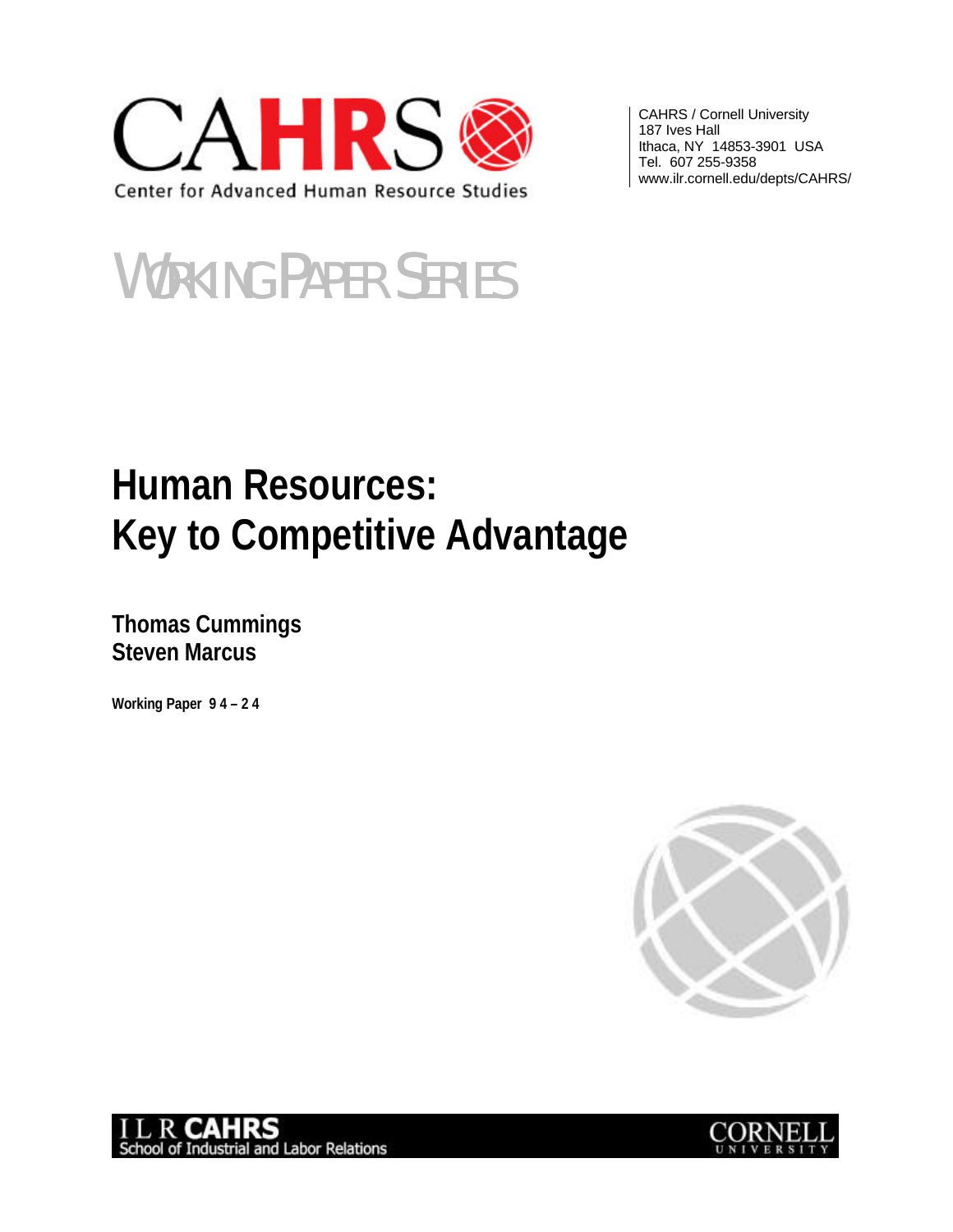### **Human Resources: Key to Competitive Advantage**

Thomas F. Cummings Retired - IBM Executive

and

Steven Marcus, Ph.D. William M. Mercer Incorporated

Working Paper #94-24

This paper has not undergone formal review or approval of the faculty of the ILR School. It is intended to make results of Center research, conferences, and projects available to others interested in human resource management in preliminary form to encourage discussion and suggestions.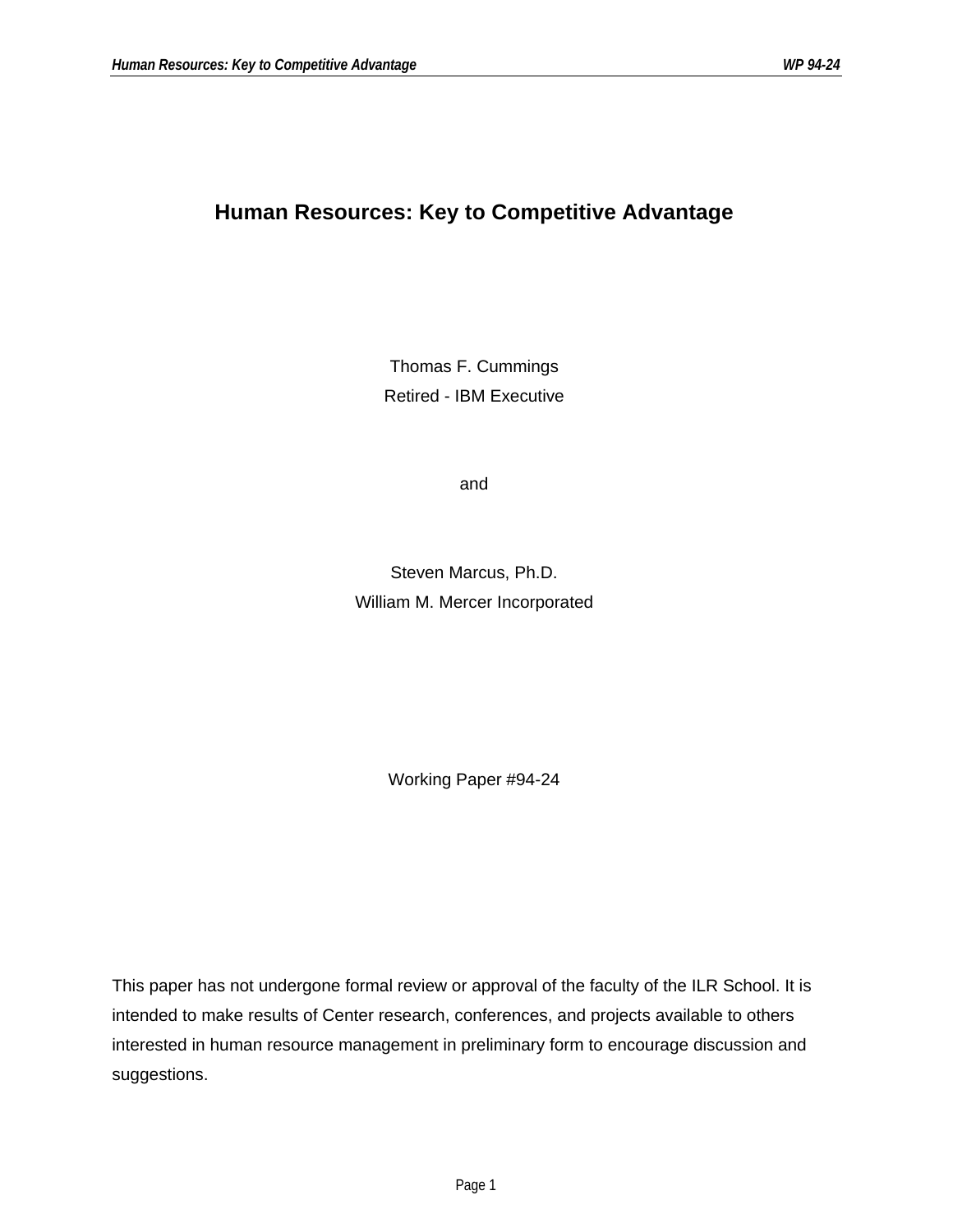#### **INTRODUCTION**

As difficult as it may be and as fuzzy as it may turn out, we all must invest in an attempt to peer into the future to discern what implications it has for our human resources. It is not a precise effort, and it certainly can be challenged from many quarters; however, it is not only noble, but may prove to be extremely worthwhile for a competitive firm.

As with almost every organization activity, the competitive world makes a paradigm shift inevitable for the human resource function. Understanding the nature of that shift and how to implement meaningful change are the fundamental questions for us all.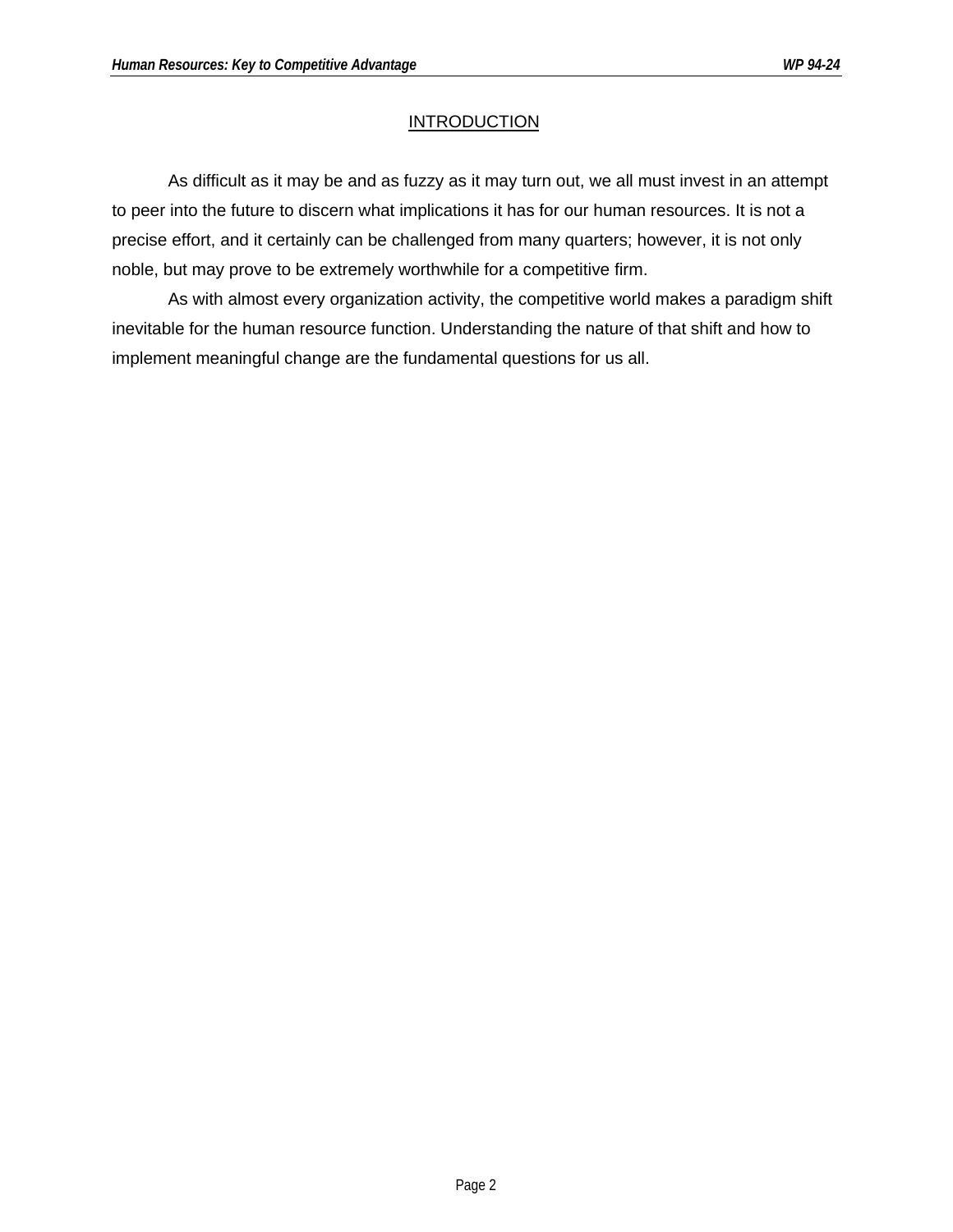#### THE STUDY ISSUE AND OBJECTIVES

In today's highly competitive world a key question facing virtually every organization is, "What will be the human resource strategies of the effective company in the highly competitive 21st century?"

This is the basic, yet multi-dimensional, question that stimulated IBM to initiate this project. The study design was developed in conjunction with Towers Perrin who subsequently conducted A 21st Century Vision: A Worldwide Human Resources Study.<sup>1</sup>

The study reinforces the growing view that the management of human resources is as important to organizational competitiveness as are the traditional areas of technology, marketing strategy, and financial prowess. It gives meaning to the acknowledgment in virtually every shareholder report that, "our employees are our most important asset."

The objectives for the study were very straightforward:

- DEFINE A STRATEGIC HR ROADMAP that provides a framework within which an organization can plot its course to the future ... a set of findings that can be utilized as a benchmark against which to compare its own assumptions, directions, and strategies. The question for each organization to ask is, "How will our directions and strategies, based on our view of the future, position our human resources as a basis for competitive advantage in the marketplace?" The marketplace is broadly conceived to include both goods and services and being thought of as an employer of choice by present and potential employees.
- STIMULATE DIALOGUE AND CONTRIBUTE TO PROFESSIONAL DEVELOPMENT of the strategic management of human resources.



 $\overline{a}$ 1 We wish to acknowledge the contributions to the underlying study by Dr. Randall S. Schuler of New York University's Leonard N. Stern School of Business who prepared a monograph for IBM that provided the basis for an early draft of the questionnaire, and by Dr. Andrew S. Richter, president, Richter Associates, who served as Towers Perrin's project manager for the study and is the principal author of the study report, Priorities for Competitive Advantage, Towers Perrin, 1992.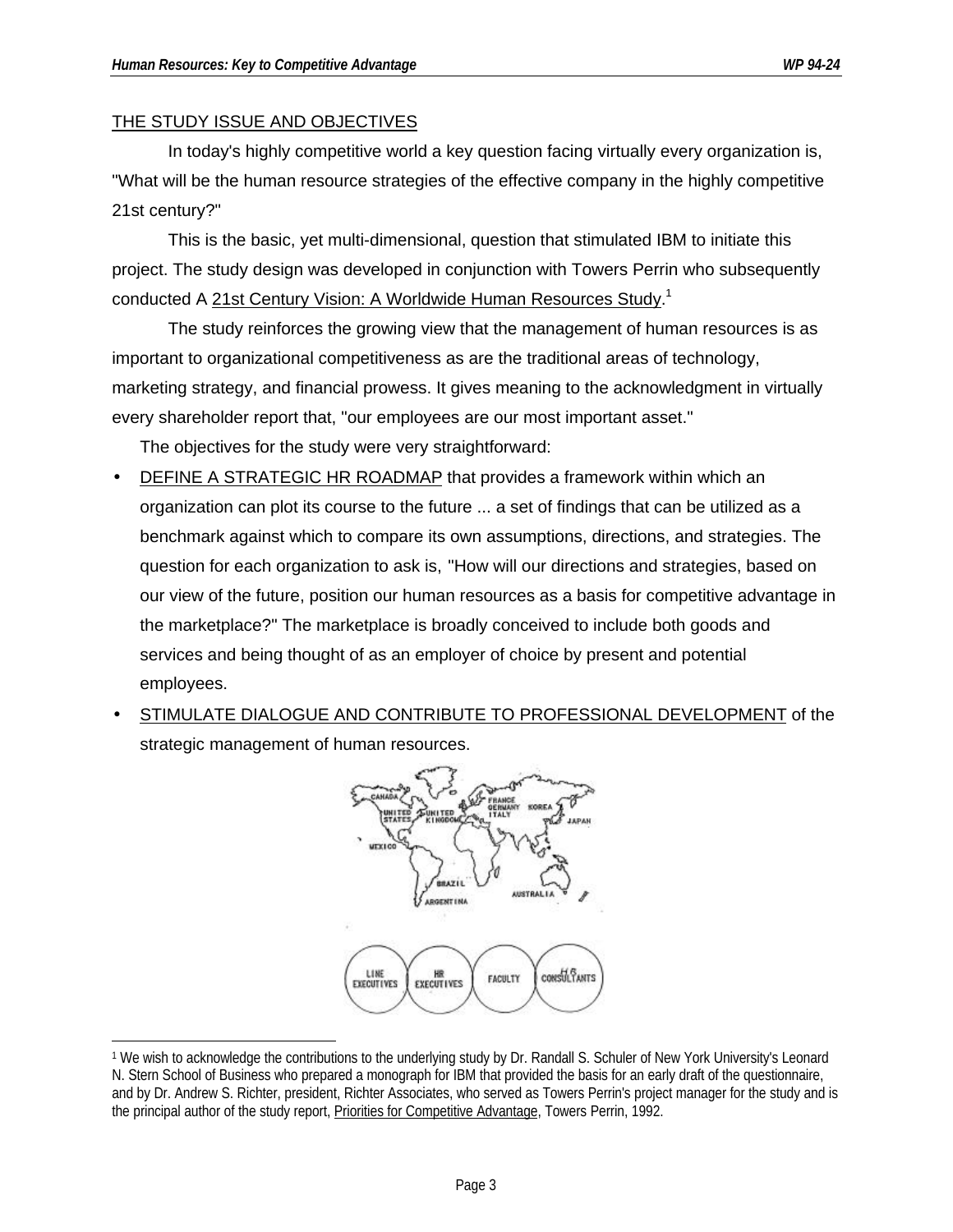#### **METHODOLOGY**

3,000 opinion leaders, provided their views in a written questionnaire --- line executives, human resource executives, faculty and human resource consultants. They came from 12 different countries throughout the world. Their opinions provided the basis for the study findings (see Figure 2).





Almost half of the companies in the Fortune "Global 500", representing virtually all industries, participated in the study which was conducted in 1991. This large-scale input from the "players", the individuals who will be influential in shaping the future of human resource management, cannot be lightly regarded. Their views on contemporary and future management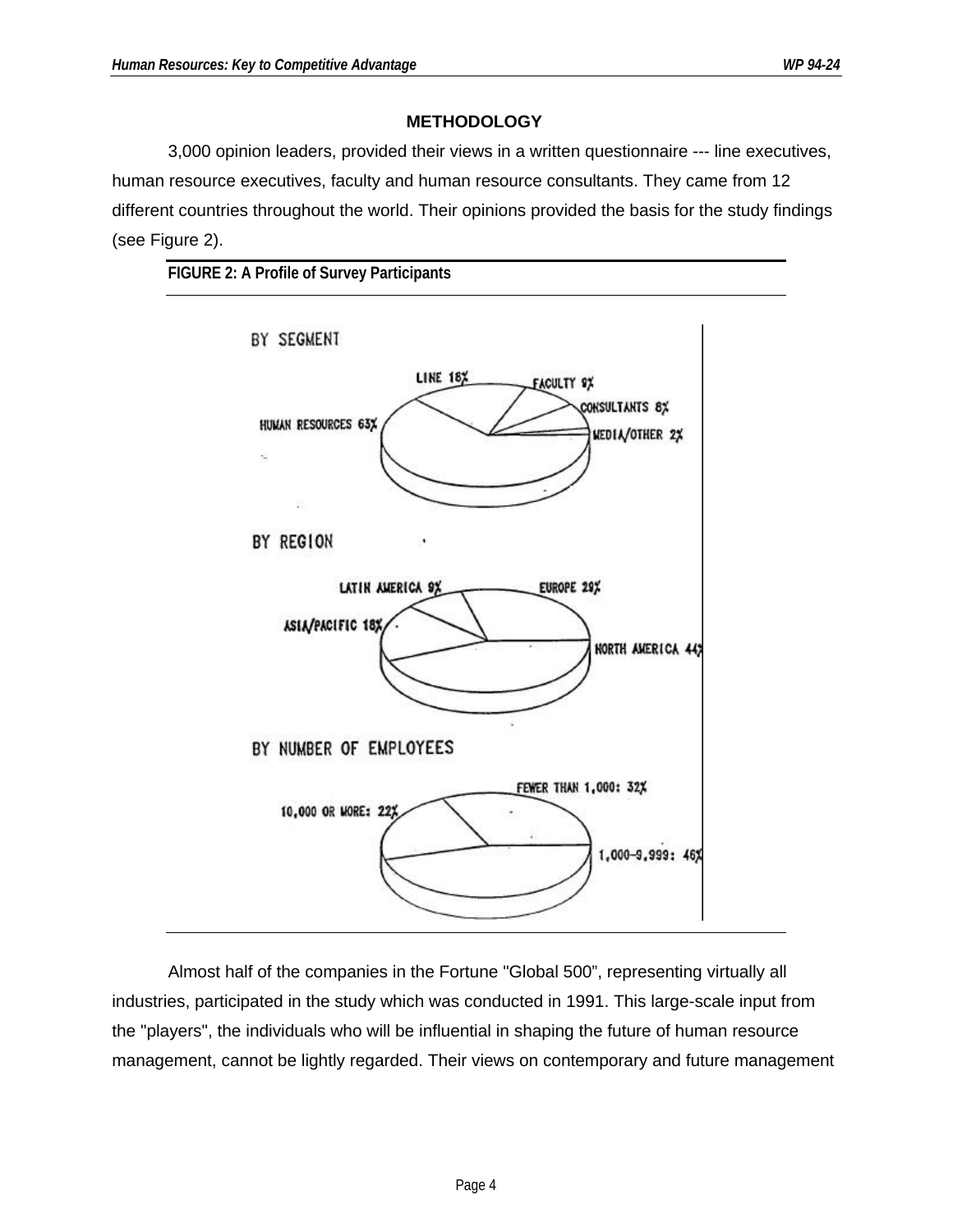of human resources provide a powerfully challenging picture of the transitions required to be competitive in the years ahead.

The comprehensive questionnaire, which was produced in eight different languages, addressed the issues of: The Business Environment for Human Resources

- Human Resources Goals
- Human Resources Roles and Responsibilities
- Human Resources Activities
- Human Resources Organization and Staffing
- Human Resources Information Systems
- Human Resources Initiatives for Competitive Advantage

The organization of this chapter closely follows the format of the questionnaire in which the participants provided their responses in two timeframes; first, they described their views of the current situation, i.e., 1991; then they were asked to respond in terms of how they thought the situation should be in the year 2000. While the focus is on the future and the amount of change required to reach it, the description of the present serves as an invaluable frame of reference upon which to base the findings.  $2^2$ 

Some of the study findings will be familiar and reassuring to the reader; others may be quite different from the reader's expectations. In either case, you are encouraged to consider them in terms of their relevance to the human resource strategies you envision for the competitive years ahead. This consideration should be from a number of perspectives: societal, organizational and personal.

#### CONFIDENCE IN THE VISION

A final point of background, "did the participants really believe they knew what they were talking about?" Well, at least it appears a majority felt that they were not guessing ... although the participants were looking into the future, 57%- expressed a high degree of confidence in their human resource vision (only 12% did not). This does not necessarily mean that everything they see will come to pass, but then again one of the main purposes of the study was to share the vision so individual organizations can intervene when they do not feel they will be providing effective HR management in the future. Overall, there is a high degree of confidence that the trends and findings are clearly the ones that will shape human resource management in the early 21st century.

 $\overline{a}$ <sup>2</sup> The data and charts in this chapter are used with permission from the final study report Priorities for Competitive Advantage, Towers Perrin, 1992.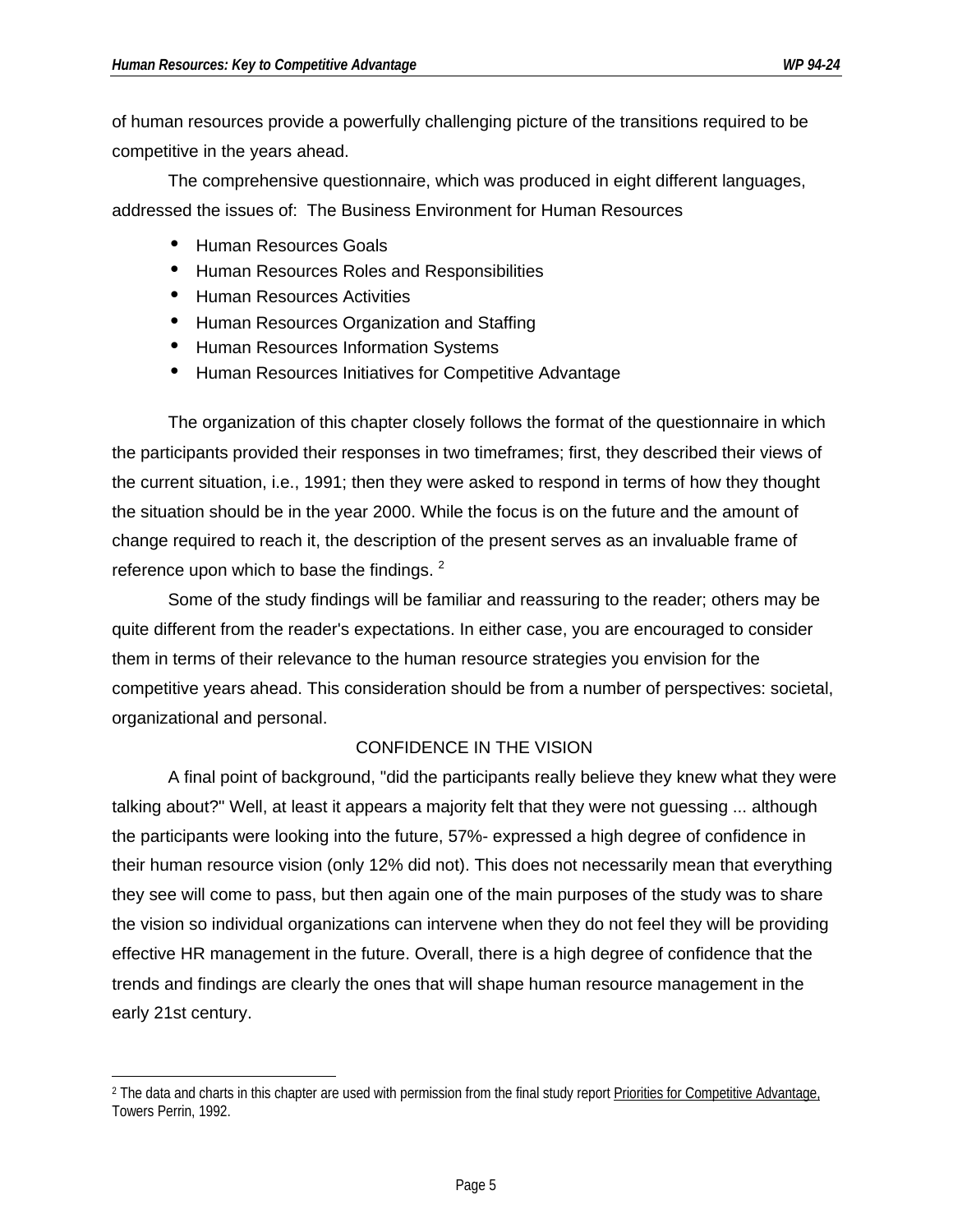#### EXPECTATIONS OF GREATER IMPACT

At the outset, it is important to note the good news for people associated with the HR function. Both HR executives and line executives feel the HR department is critical to company success and it will substantially increase in importance by the year 2000. Figure 3 shows an increase from 67W to 84W for line managers and a corresponding increase from 72% to 91% for HR executives. The agreement between line and HR management increases the probability of greater impact actually occurring. Inherent in these responses are implications for necessary changes not only for human resources, but for line management, as the importance of human resources increases.



#### **STUDY FINDINGS**

#### WHAT SHOULD THE WORLD BE LIKE FOR HR IN THE FUTURE?

Many people have looked into crystal balls and tried to predict what will be significant changes in the business environment of the 21st century. The study participants were asked to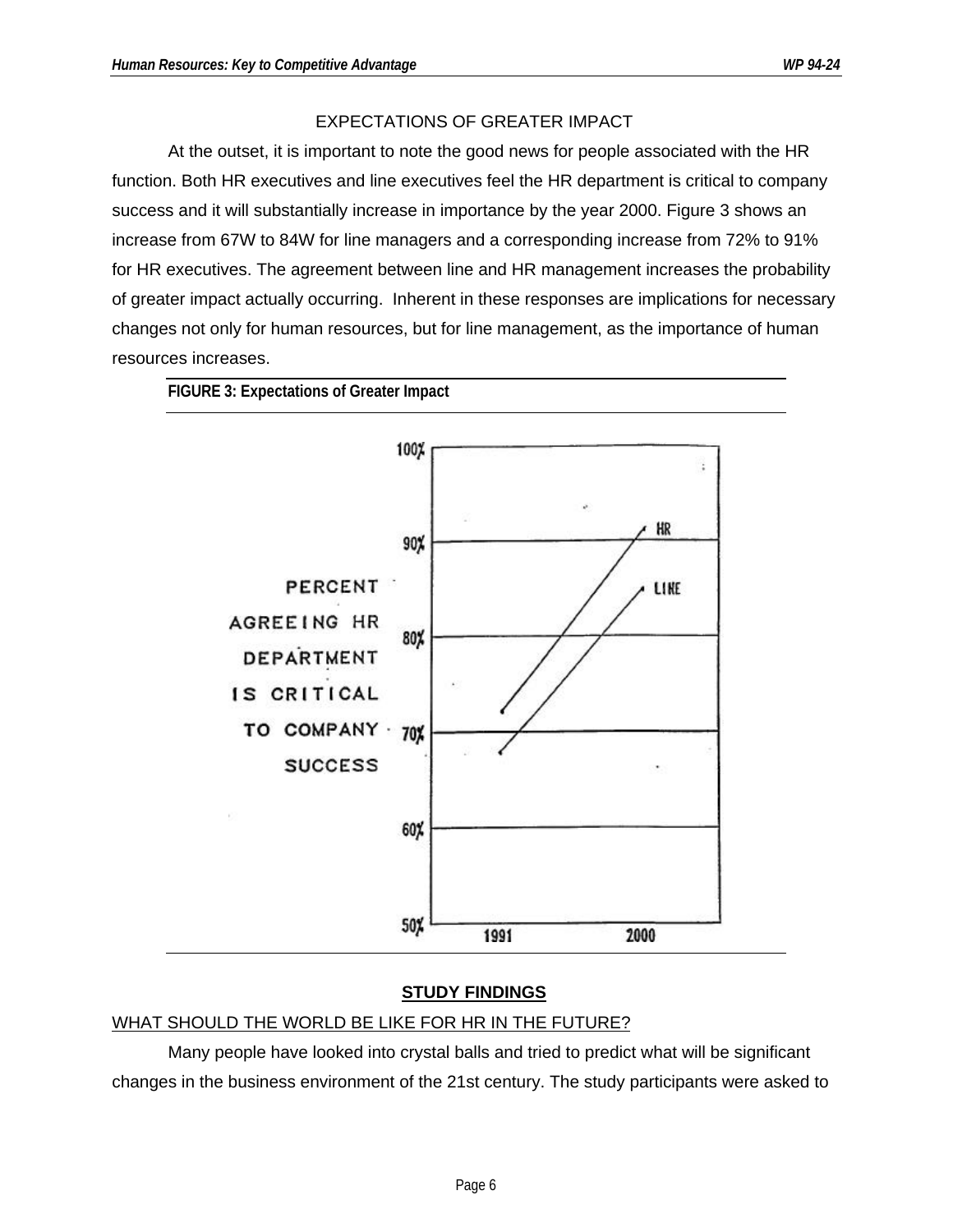choose and rank the five changes in the business environment which currently have the most impact on HR management and the five that will have the most impact in the future. Although the participants were asked to respond to a variety of possible characteristics of the business environment, only two environmental factors are clearly head and shoulders above all others in both periods among line and HR executives (Figure 4). They are:

- Increased national and international competition
- Focus on total quality and customer satisfaction

These two forces seem to be so overriding that, as you will see later, they dominate the goals and activities of the HR function. Their importance is bolstered by the growing importance of the globalization of business structures and the economy.

Another group of factors of lesser but increasing importance relate to workforce characteristics. These include changing employee values, fewer entrants into the workforce, changing demographics, and inadequate skills of entrants into the workforce. It is interesting to note that there was a decline in the importance of increased government regulation.

Finally, as presented in Figure 5, the variation among the countries in the characteristics of the business environment which one might reasonably expect, is evident. The relative differences among the countries might well be accounted for by their different stages of economic and social development. Thus the relatively low ratings of business and economic factors in Japan and the United States are accounted for by their long-term experience in the global economy whereas the relatively high ratings of the same conditions in Latin America reflects the challenge of entry into the global economy. Similarly, the focus on quality and customer satisfaction, areas for which products from Japan and Korea are noted, receive relatively low rating in these countries where they have long been focus areas.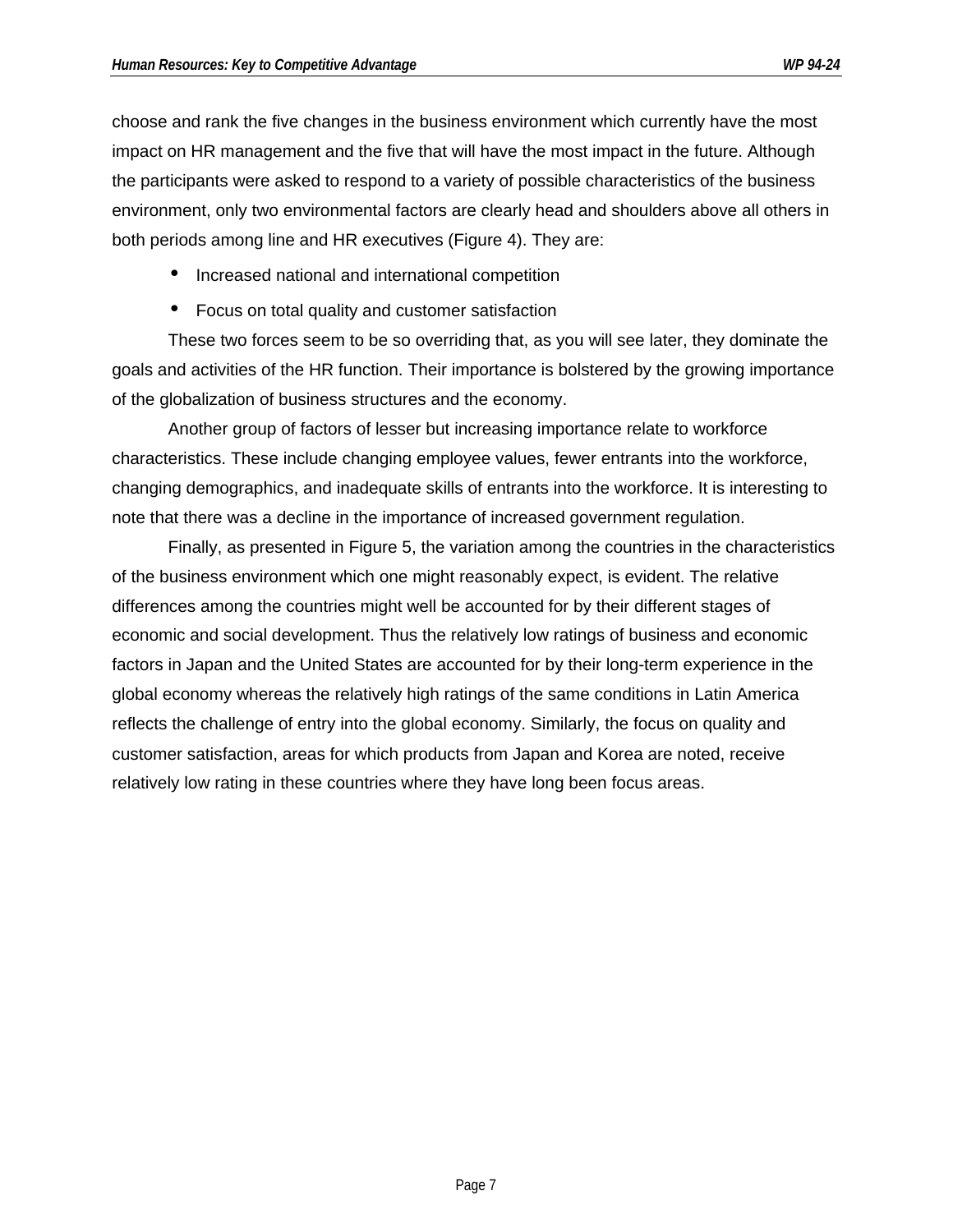#### **FIGURE 4: The Business Environment for HR – 1991 vs. 2000**



**FIGURE 5: Geographic Differences for Selected Factors**

| RELATIVELY HIGH<br>HR ENVIRONMENTAL FACTORS<br>RATINGS IN | RELATIVELY LOW<br>RATINGS IN       |  |  |  |
|-----------------------------------------------------------|------------------------------------|--|--|--|
|                                                           | $-100$                             |  |  |  |
| <b>MEXICO, BRAZIL</b><br>INTERNATIONAL COMPETITION        | JAPAN, U.S.                        |  |  |  |
| LATIN AMERICA,<br><b>AUSTRALIA</b>                        | JAPAN,<br>KOREA                    |  |  |  |
| KOREA, JAPAN,<br><b>GERMANY</b>                           | LATIN AMERICA,<br><b>ITALY</b>     |  |  |  |
| LATIN AMERICA,<br><b>ITALY</b>                            | JAPAN, U.S.                        |  |  |  |
| <b>JAPAN</b>                                              | LATIN AMERICA,<br>KOREA, AUSTRALIA |  |  |  |
| JAPAN, U.S.<br>98                                         | LATIN AMERICA,<br>KOREA, AUSTRALIA |  |  |  |
|                                                           |                                    |  |  |  |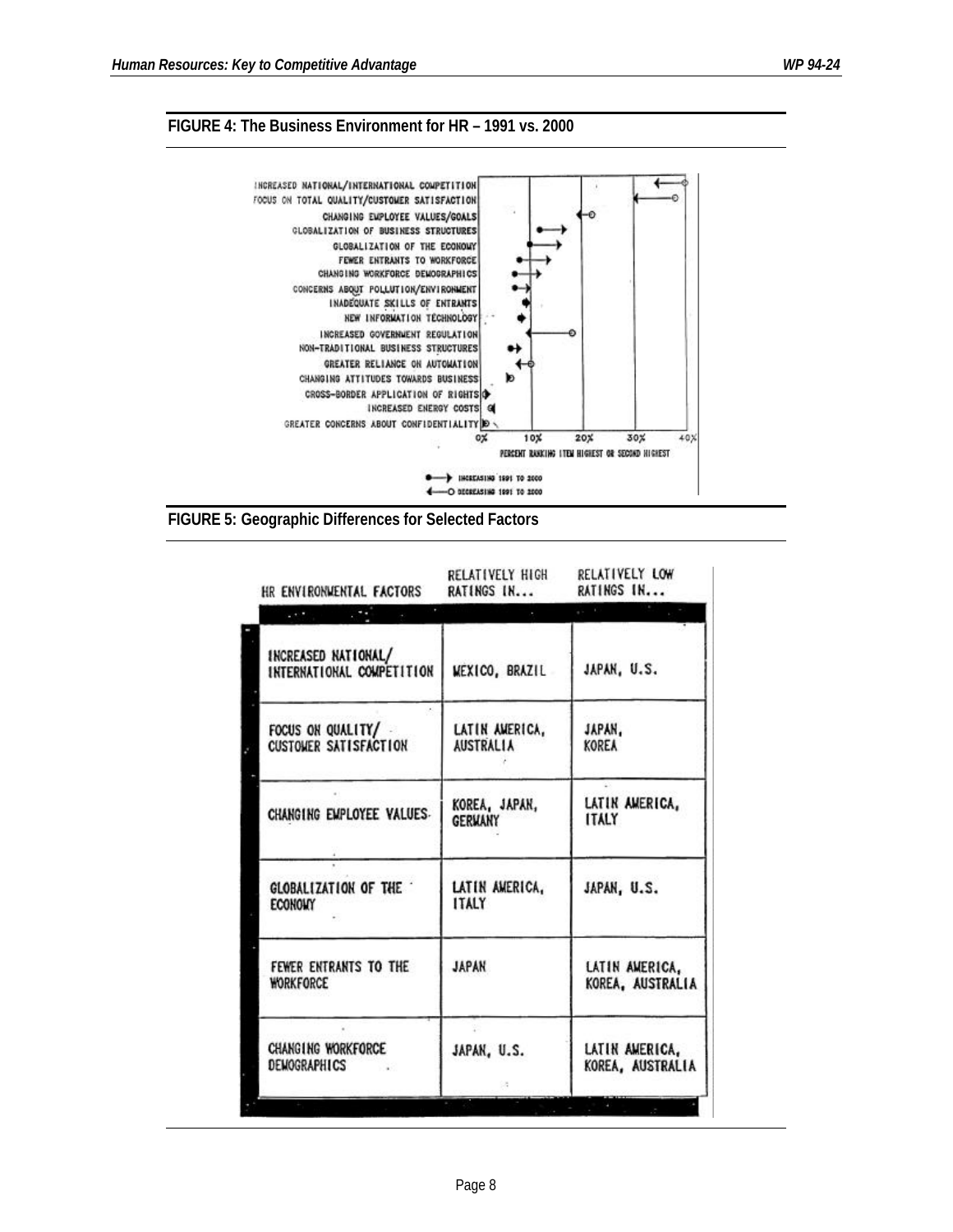#### HUMAN RESOURCE GOALS

The clear importance of business competitiveness has profound implications for the HR function. This is evident in the alignment of human resource goals with business and economic factors in the external environment. When the participants were asked to select and rank the most important HR goals in 1991 and for the year 2000, ensuring high levels of productivity, quality, and customer satisfaction is again primary (Figure 6). The other important goal, one of increasing importance, is the linkage of HR to business strategies and objectives which can be viewed as directly related to the primary goal.



**FIGURE 6: Goal-Setting Reflects the Environment**

A very high correlation between the 1991 and 2000 rankings in the descriptions of the business environment and the goals for human resources leads to the finding that, at least in these areas, "THE FUTURE IS NOW!"

It is clear that a competitive environment will require that human resource goals become clearly linked to business strategies. In fact, when a matrix of rankings from the worldwide participants is examined, the highest ranked goal of ensuring productivity, quality, and customer satisfaction is the highest ranked goal in virtually every country. Similarly, the second highest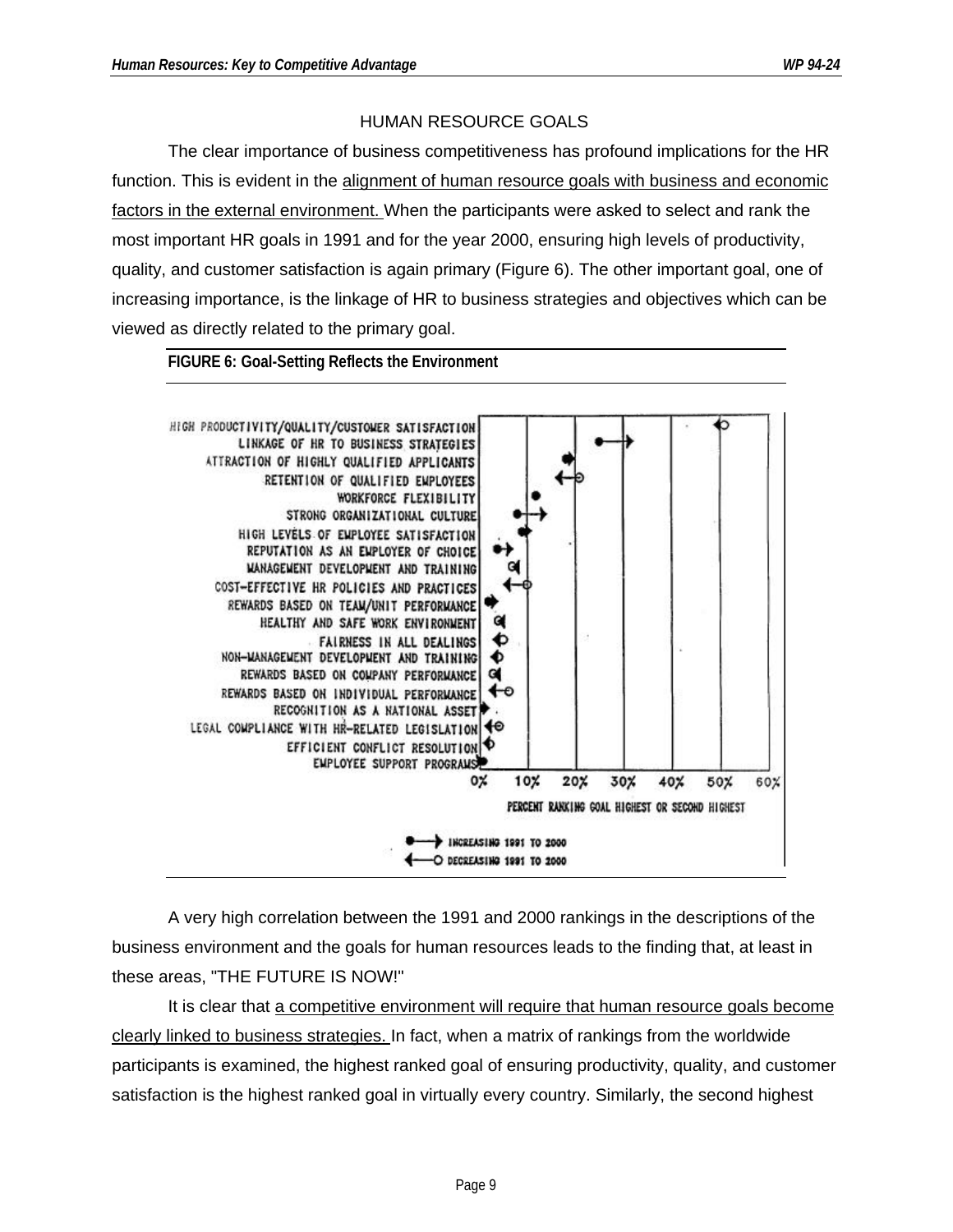goal is ensuring the linkage of HR strategies to business strategies and objectives. This rather remarkable worldwide consensus is an indication of the pervasive competitive business environment that lies ahead.

|           |              | $\mathbf{1}$   |                                 |   | $\mathbf{1}$                                      | $\mathbf{1}$  | í             | 1            | 1                                 | 1              | $\mathbf{2}$                                 |
|-----------|--------------|----------------|---------------------------------|---|---------------------------------------------------|---------------|---------------|--------------|-----------------------------------|----------------|----------------------------------------------|
| 2         | 3            | $\overline{3}$ |                                 |   | $\mathbf{2}$                                      | $\mathbf{2}$  | $\mathbf{2}$  | $\mathbf{2}$ | $\overline{\mathbf{2}}$           | $\mathbf{2}$   | 1                                            |
|           |              | 5 <sub>t</sub> |                                 | 5 |                                                   | 3             | 3             | 3            |                                   |                |                                              |
| $\cdot 5$ |              | 5 <sub>t</sub> |                                 |   | 5                                                 | 4             | ı             | 4            |                                   |                |                                              |
|           |              |                |                                 |   | 3                                                 | 4             | 5             | 5            | ٠3                                |                |                                              |
| 3         | 5            | $\mathbf 2$    | 3.                              |   |                                                   |               |               |              |                                   | $\overline{3}$ | 3                                            |
|           | $\mathbf{2}$ | 4              |                                 |   |                                                   |               |               |              | 4ŧ                                |                |                                              |
|           |              |                |                                 |   |                                                   |               |               |              |                                   | 5              | 5ŧ                                           |
|           |              |                | LATIN<br>AMERICA<br>ARG BRZ MEX |   | 2 <sub>1</sub><br>12<br>$3 + 4$<br>5 <sub>3</sub> | <b>EUROPE</b> | FR GER ITA UK |              | NORTH<br>AMERICA<br><b>CAN US</b> |                | àsia/<br>PACIFIC<br><b>AUS JPN KOR</b><br>4ŧ |

**FIGURE 7: Five Highest Ranked HR Goals by Country**

#### HUMAN RESOURCE ROLE

To be effective and for the business organization to survive, human resources will have to become a highly proactive full business partner with line management by 2000.

The participants were given a set of polarized descriptions of the human resources role and asked to describe how the role is practiced today and how it should be practiced in the year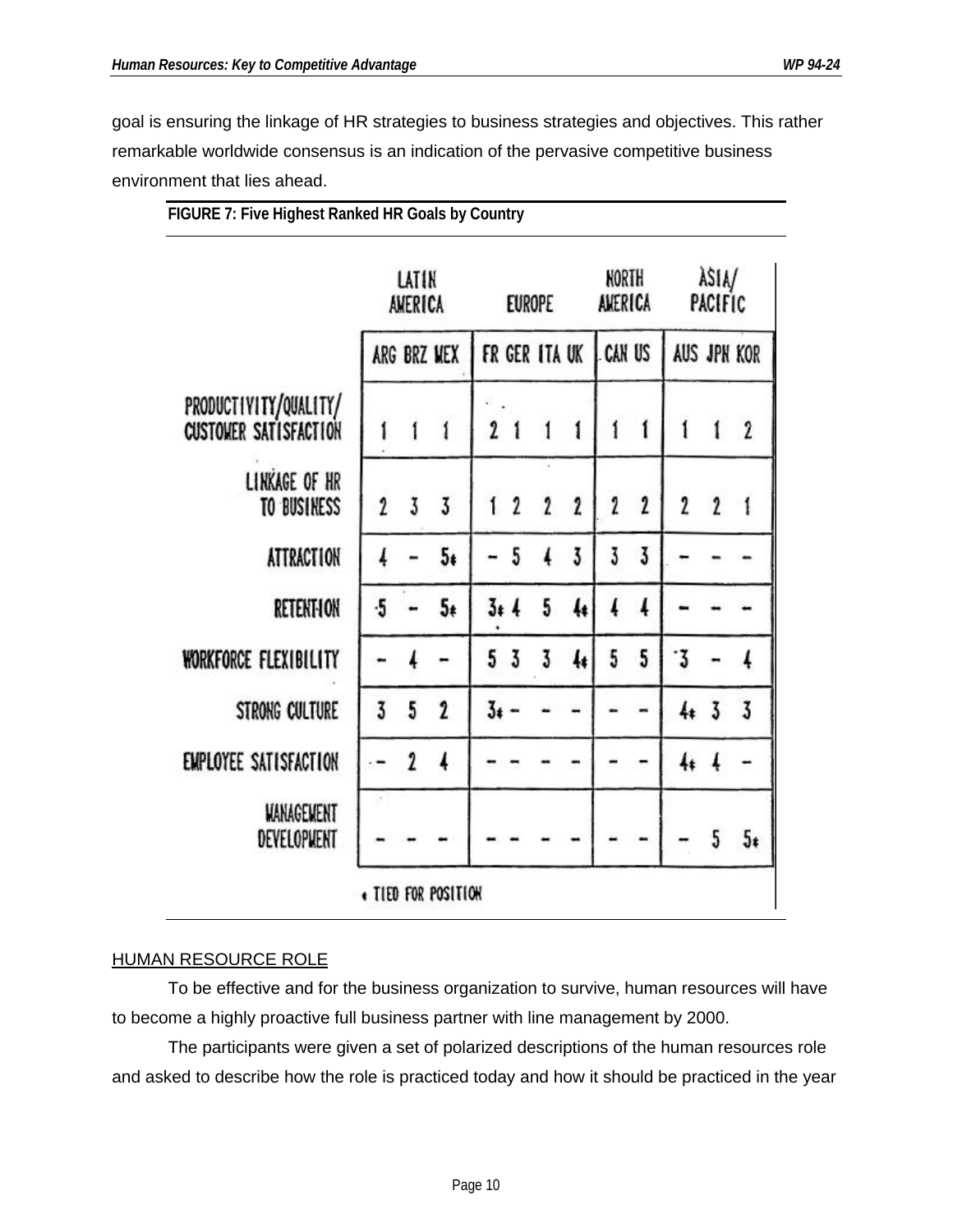2000. Their ratings, which appear in Figure 8, indicate a major paradigm shift in each of the practice dimensions.



**FIGURE 8: A New Role Model for HR Management**

The biggest changes are in the moves to more strategic (vs. operational) and proactive (vs. responsive) modes of operation. The change is dramatic because approximately three times as many respondents selected these new role characteristics for the year 2000, than in 1991. It is also worthwhile noting that while more participants felt HR should represent the views of management rather than those of employees, the growing majority felt HR should maintain a balanced view. There is an important convergence of views on the part of human resource and line management about the sharing of traditional human resources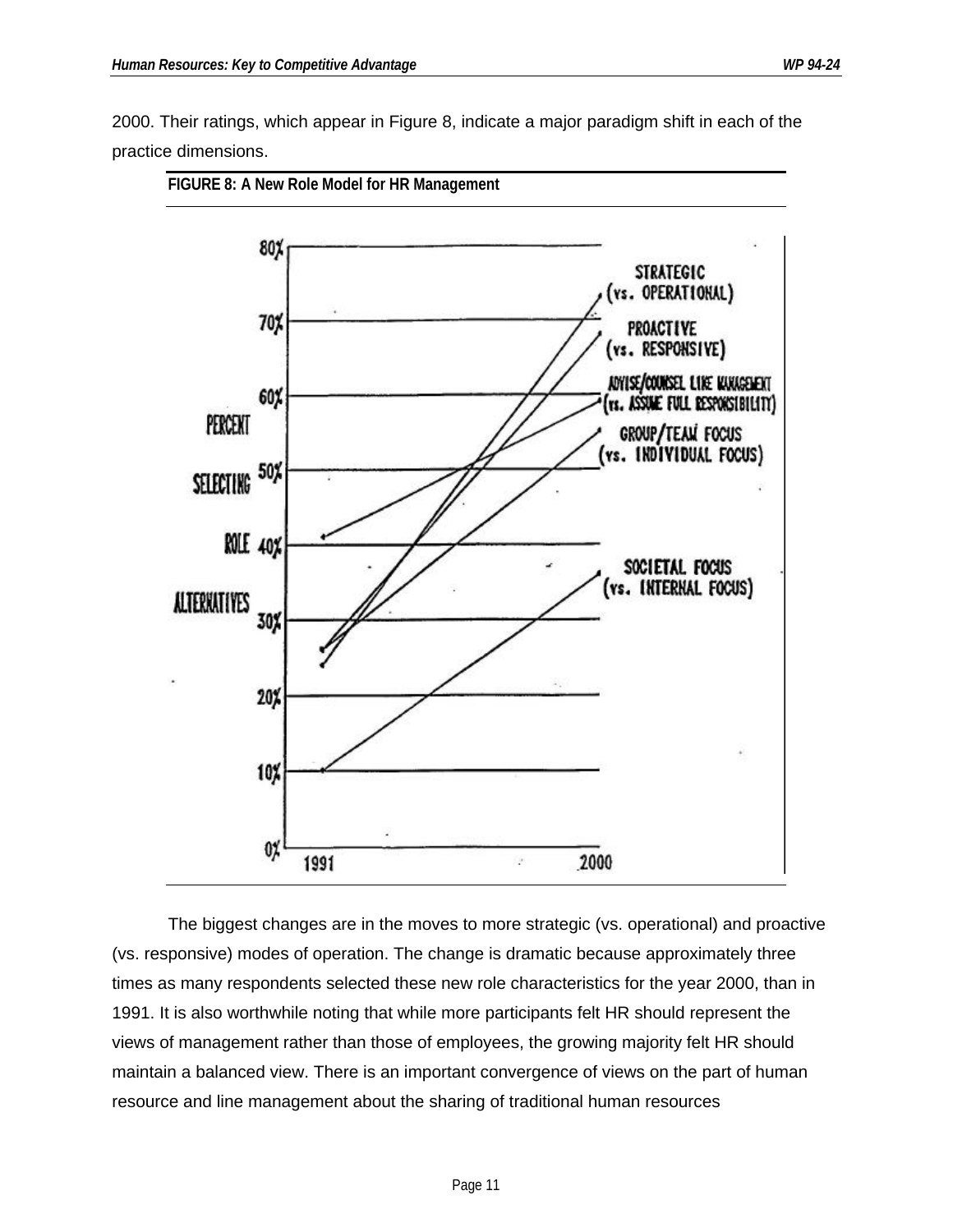responsibilities, particularly the sharing of responsibility for strategy and for policy and program development. This parallels the increasing importance of human the HR department to the success of the business expressed by line management. Since both share a common view, there are implications for the convergence of the traditional roles of line management and the human resource function ... this is another indication that both are headed for a full partnership based upon common views. The possibilities for change seem to be expanding, no matter how we examine the future.

Of course this projected convergence of roles raises the question of what unique contribution or perspective will the human resources function bring to the partnership. Discussions with HR executives suggest that the view of employees as customers may be higher among HR management than among line management. The implication being that the HR function will contribute an understanding of employee wants and needs and attempt to meet them with strategies aligned with overall business strategies and objectives.

#### HUMAN RESOURCE ACTIVITIES

Q. What will the human resource function of the future be doing?

A. Tending to the business of business.

This finding is based upon the participants' answers to a series of questions about the priorities assigned to human resource activities in the year 2000 and the level of satisfaction with the results being achieved in these same activities in 1991 (see Figure 9).

As might be predicted from the description of the environment for human resources and the importance of various human resources goals, the priority activity for the year 2000 is workforce productivity and quality. In general, the more business related activities, as distinguished from the human relations and/or human resource program areas, received the higher priority ratings.

The study went on to examine the activities of the HR function to determine if there were any gaps between future priorities and the level of satisfaction with how these activities are performed in 1991. The results are rather startling. By just looking at the 12 HR activities with the highest priority a most interesting pattern is revealed: THOSE ACTIVITIES HAVING THE HIGHEST PRIORITY FOR THE YEAR 2000 ARE THE ONES BEING PERFORMED LEAST SATISFACTORILY IN 1991, whereas those with lower priority tend to have higher satisfaction.

For example, focus on workforce productivity and quality was considered the highest priority item for the year 2000 by 84% of the participants. However, only 27% were satisfied with how the activity is performed today; the result is a 57% gap between future priority and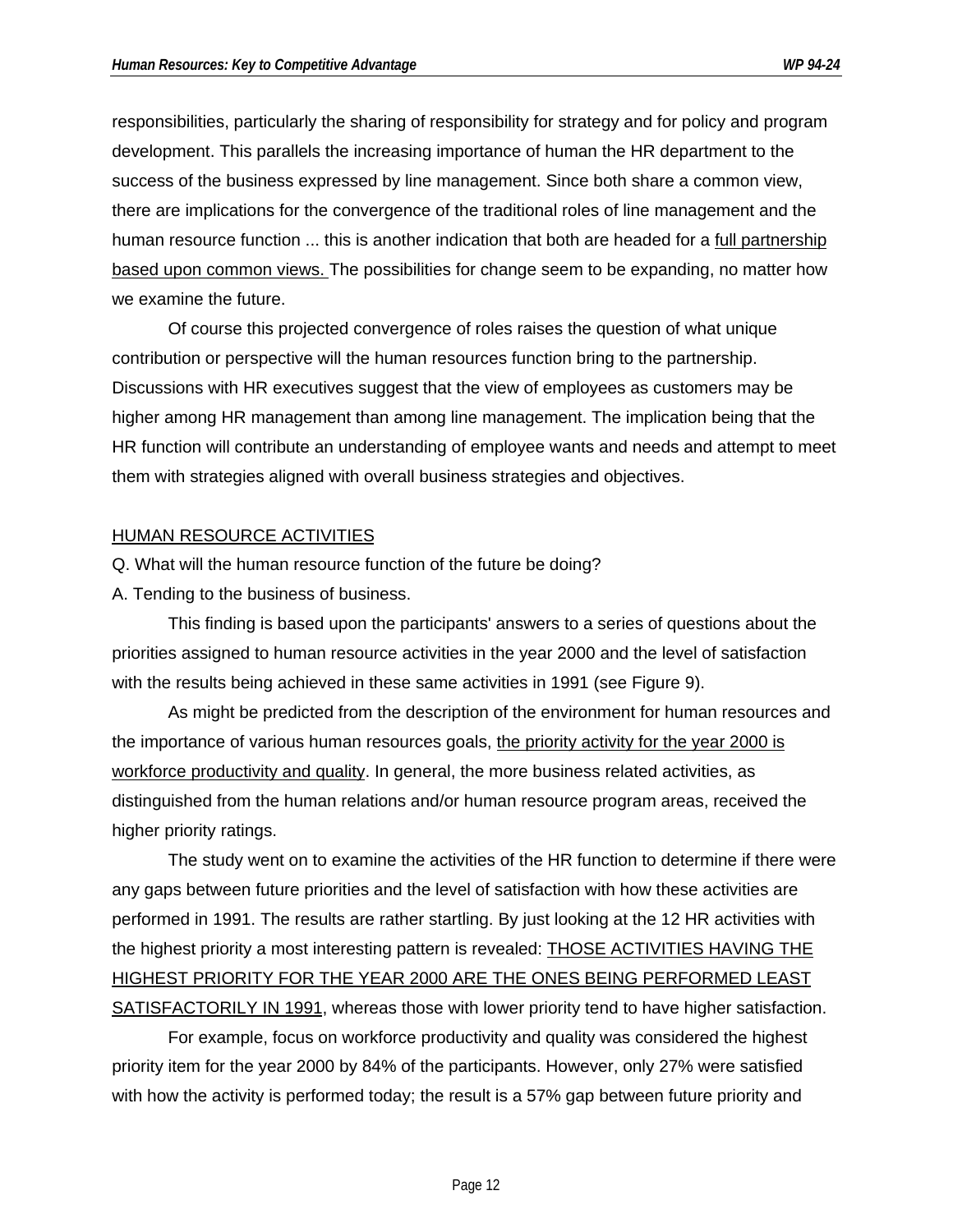current satisfaction. The gap for management and executive development is 52%. The gap for teamwork is 49%. THESE GAPS ARE HUGE! CLOSING THESE AND SIMILAR GAPS PRESENT A SIGNIFICANT CHALLENGE FOR HUMAN RESOURCE MANAGEMENT ... TO ENSURE THAT THE FUNCTION IS READY FOR TOMORROW'S COMPETITIVE WORLD.

**FIGURE 9: Gaps Between Future Priorities and Current Satisfaction for 12 HR Activities with Highest Priority Ratings for 2000**



#### HUMAN RESOURCES CAPABILITIES AND STAFFING

What changes in capability, staffing, and structure of the HR function will be required to meet the challenges presented by human resource management's new roles, priorities, and linkage to the business?

Well over half of the future entrants into the human resources function will continue to be experienced external hires or come from colleges and universities. However, there will be an increase of over 30% in the number of individuals in human resource functions who are recruited internally from among managers in functions outside human resources. This is one way to accelerate building the human resource and line management partnership. In addition, the critical importance of a position in the human resources department in the development of future line executives will more than double by 2000, and naturally contribute to that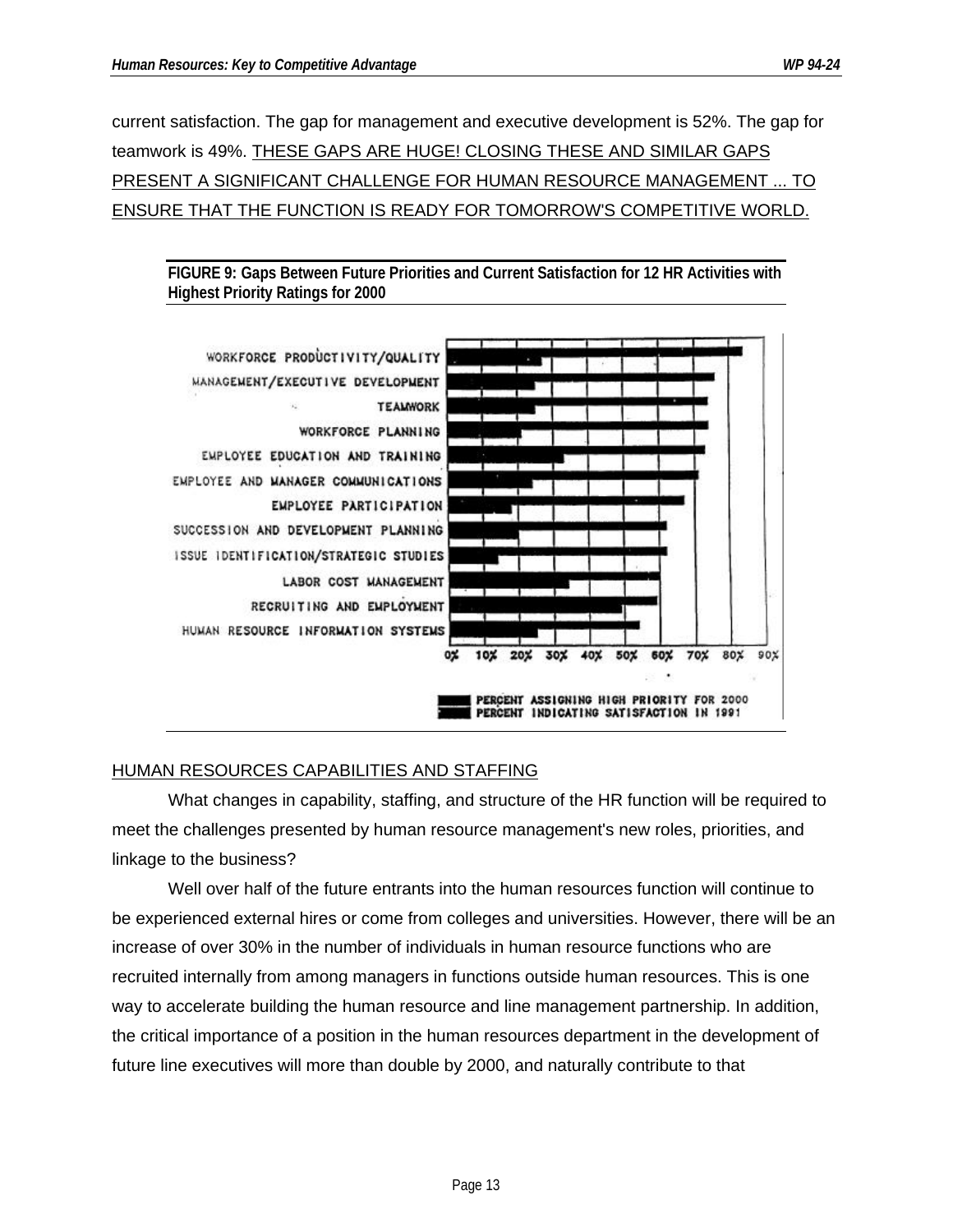partnership. These findings point to the fact that the overall study should be incorporated in organizational and personal career plans by both HR and line managers.

The shift in staffing sources and projection by all segments in the study of increased vendoring of human resource activities, may in part, be a reflection of the requirements in staff capabilities in the year 2000 and gaps between these requirements versus current capabilities.

Figure 10 reports the capabilities and attributes required of the human resource staff in the year 2000. We find that a variety of consulting skills led by the ability to educate and influence line management on human resource issues heads the list. Far down the list are the characteristics which describe many of today's incumbents in human resource positions ... HR career oriented ... specialized knowledge of a few human resource functions, etc.

Large gaps, similar to those observed in the area of human resources activities were also found between the future requirements and current capabilities of the human resources staff.



**FIGURE 10: Gaps Between Future Requirements and Current Capabilities**

By mapping these future requirements against current capabilities, an organization or individual can define a roadmap for development and training activities. This is a critical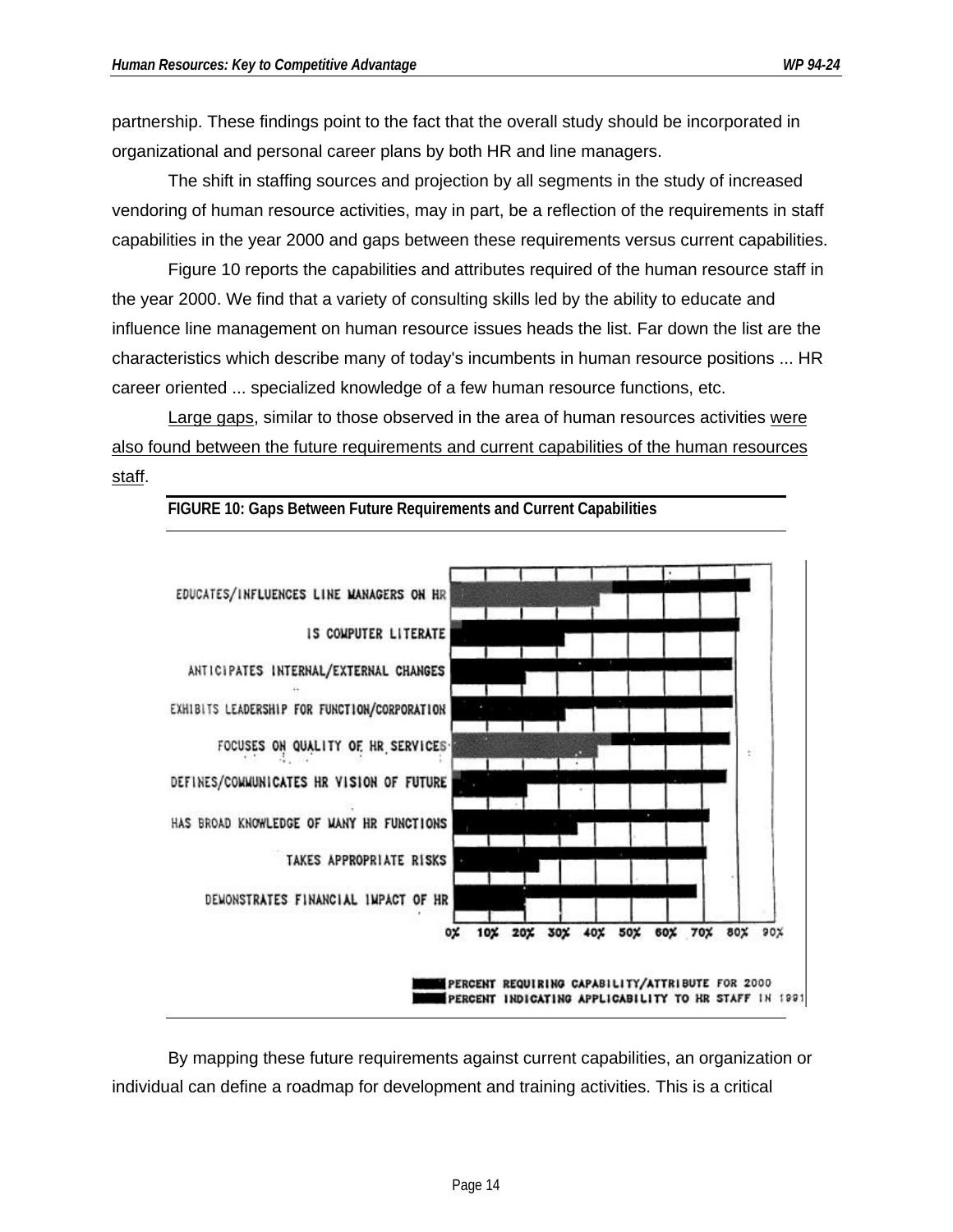challenge to address in many organizations as the function races to catch up with the changing business partner relationship with line management. While the changes in staffing and vendoring practices noted earlier may play a role in narrowing these gaps, it is more likely that the major changes will require transforming the current organization. At the same time, the human resources function will not be immune from the cost-cutting pressures with which other functions are coping. Although most of the respondents indicate that the size of the function will remain stable or even grow a bit, they believe the ratio of the human resource staff to employees will remain stable.

#### HUMAN RESOURCE REPORTING RELATIONSHIPS AND STRUCTURE

How will reporting relationships and structure reflect the 21st century environment?

Certainly one very direct way of building the human resource/line management partnership is for the top human resource executive to report directly to the CEO. In fact, between 51% and 80% of the respondents, depending on segment, report that this reflects today's situation. These figures should grow to between 78% and 91% in the year 2000 (for line executives this figure goes from 74% to 82%; for human resource executives it goes from 80% to 91%). Conversely, there is a slight decline from 1991 to 2000 in the percentage of human resource and line executives who feel that the top human resource executive in a business unit should report to the head of the business unit. In 1991, 76% of both human resource and line executives felt that the top human resource executive in a business unit should report to the head of the business unit. The declines noted in the year 2000 were virtually identical with 72% of the line executives and 71% of the human resources executives feeling this way.

The alternative would be for unit human resource executives to report to the top corporate human resource executive. This provides a counter balance, or a point of coordination, in a world which significantly fewer participants see the formulation of human resource strategy and policy as residing in a centralized staff function; however, this reporting relationship would not be consistent with a fully-implemented decentralization.

There should be a dramatic shift in the philosophy of the basic structure, from today's human resource organization structured along functional lines with limited flexibility, to highly flexible units organized around the work to be done. As seen in Figure 11, this is VIRTUALLY A COMPLETE REVERSAL IN ORIENTATION WITH 74% OF THE-PARTICIPANTS SEEING A FLEXIBLE ORGANIZATION IN THE FUTURE.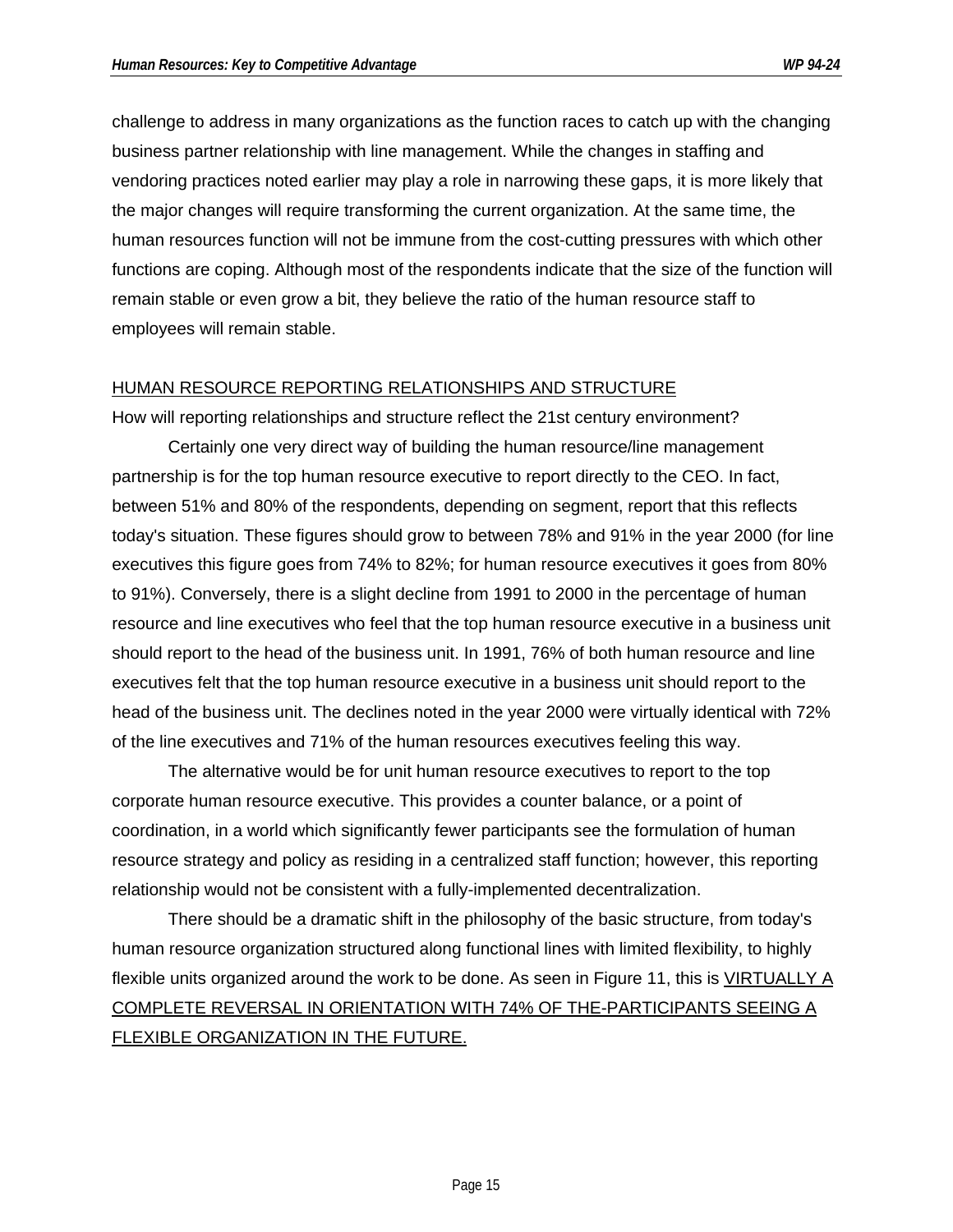



Another characteristic of the future organization will be human resources information systems (HRIS) which will provide increased access and information for everyone, particularly line executives and managers as well as human resources professionals This should undoubtedly reinforce various HR partnerships and will facilitate empowerment of all levels of management.

Over 50% the all participants indicated a great potential for HRIS to improve planning and program development by using decision systems and software, and for faster processing and response time. The potential for enhanced communication was also highly rated.

Three potential impediments to realizing the full potential of HRIS were insufficient budgets or executive commitment (HR executives), lack of applications (line executives, faculty, and consultants), and systems designers, lack of understanding HR.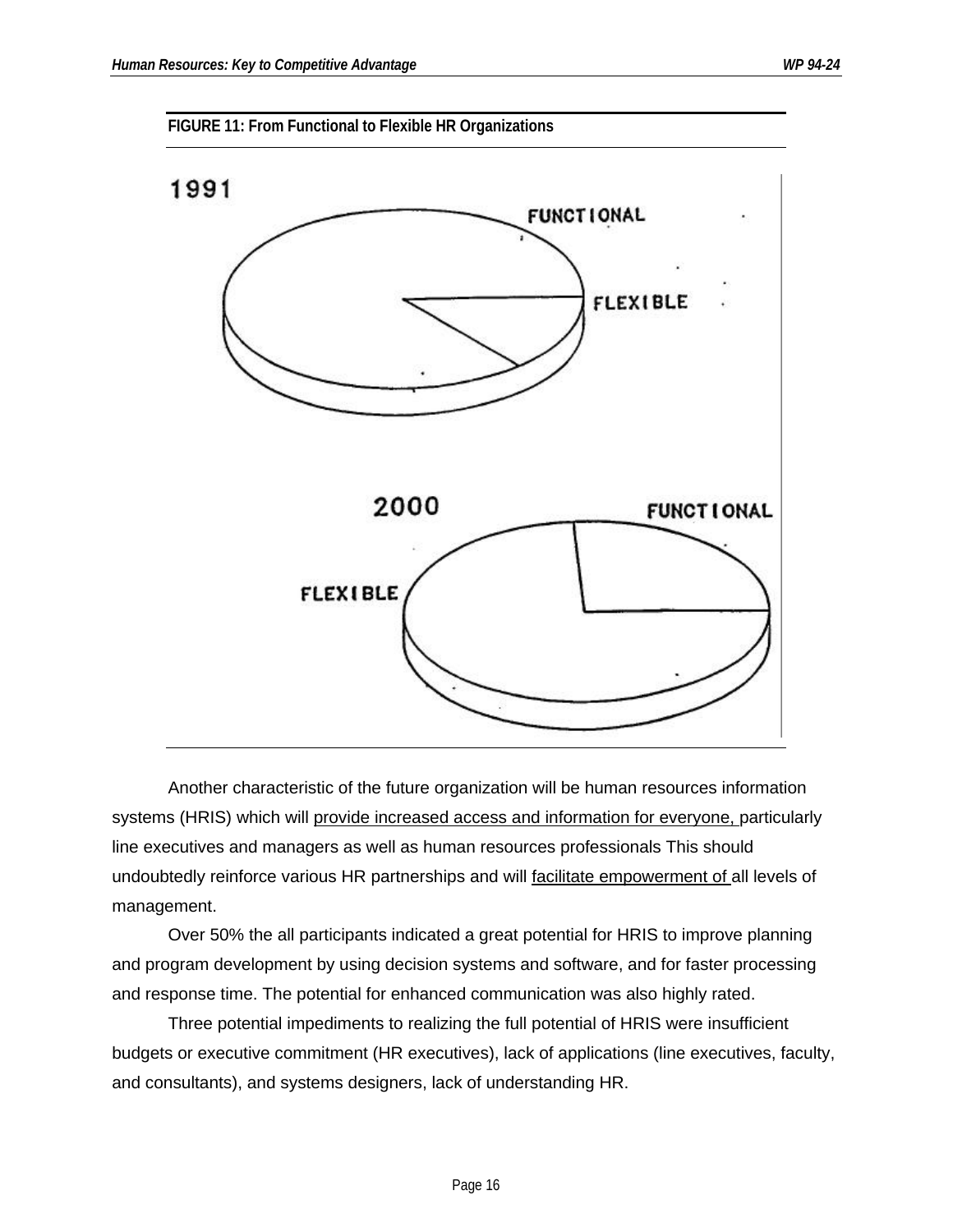#### HUMAN RESOURCES TRANSFORMATION MODEL

All of the findings up to this point can be summarized into a model of human resources transformation which indicates a marked contrast in role and behavior. The striking thing about the model is that it points to the need for very dramatic changes in the HR function in order to respond to the unique opportunity for a full partnership with line management required for firms to be successful in the future. Although two roles, functional specialist and business partner, are shown in Figure 12, there is good reason to believe that the business partner was preceded by both the functional specialist and an even earlier administrative role. As one of our colleagues has noted, "Human resources is in the midst of completing a move from the back room to the board room."

|                                                        | FUNCTIONAL SPECIALIST BUSINESS PARTNER                                                                                                       |                                                             |
|--------------------------------------------------------|----------------------------------------------------------------------------------------------------------------------------------------------|-------------------------------------------------------------|
|                                                        |                                                                                                                                              |                                                             |
| <b>NATURE OF HR</b><br>PROGRAMS AND<br><b>FUNCTION</b> | INTERNAL <u>__________</u>   SOCIETAL                                                                                                        |                                                             |
| <b>CREATION OF HR</b><br>STRATEGY AND<br>POLICY        |                                                                                                                                              | SHARE RESPONSIBILITY                                        |
| ORGANIZATION OF<br>HR FUNCTION                         | EMPLOYEE ADVOCATE —————><br>FUNCTIONAL STRUCTURE ———><br>$\rightarrow$                                                                       | BUSINESS PARTNER<br>FLEXIBLE STRUCTURE<br>REPORTING TO LINE |
| PROFILE OF HR<br>PROFESSIONALS                         | CAREER IN HR ————————><br>SPECIALIST ————————><br>LIMITED FINANCIAL SKILLS $\longrightarrow$ FINANCIAL EXPERTISE<br>NATIONAL PERSPECTIVE ——> | ROTATION<br>GENERALIST<br>GLOBAL PERSPECTIVE                |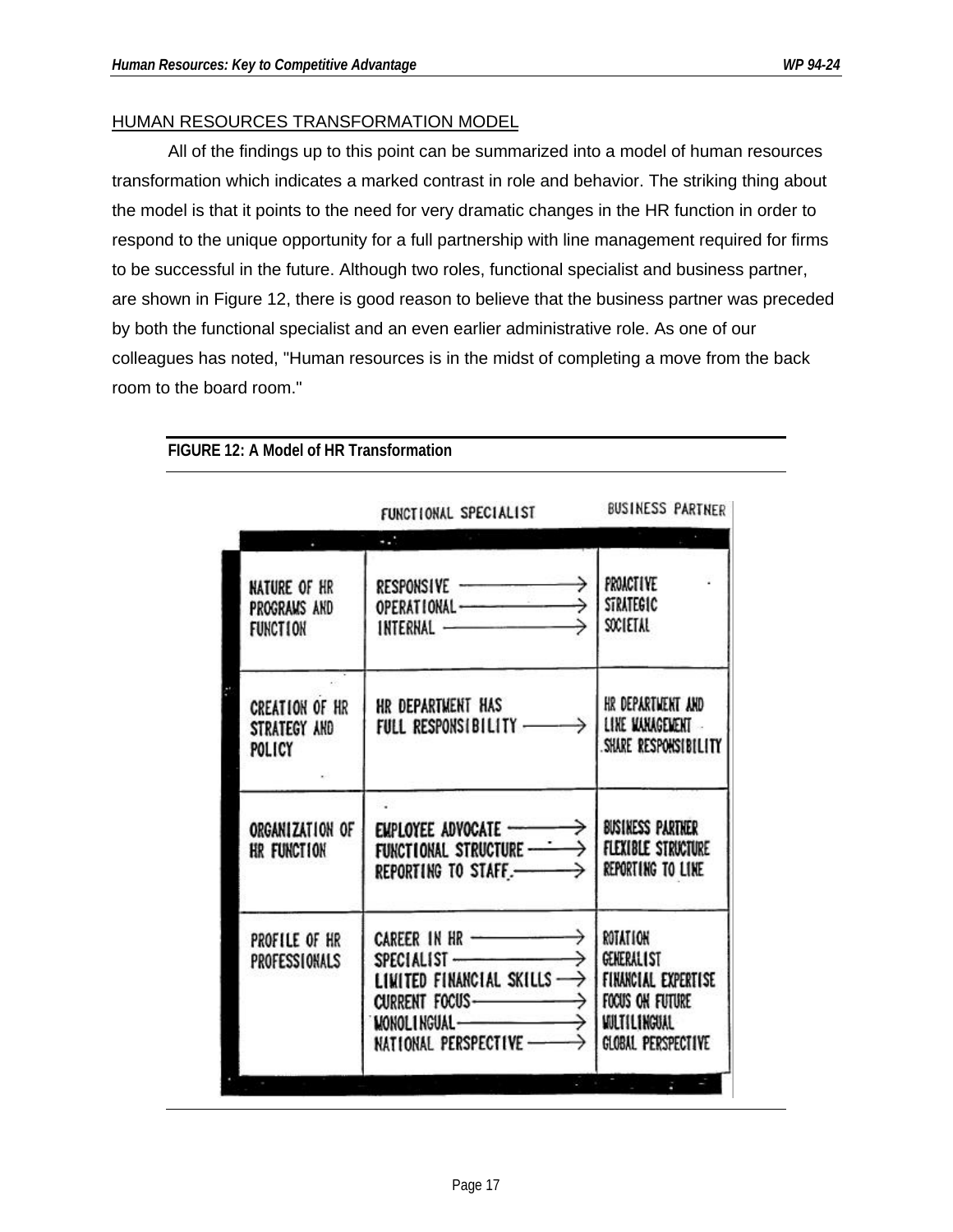#### **HR PRIORITIES FOR COMPETITIVE ADVANTAGE**

The participants in this worldwide study were asked to rate the importance of the initiatives to achieve competitive advantage through human resource management in 1991 and in 2000. Although our findings may seem to be overemphasizing the word "change", we again see a dramatic shift from 1991 to 2000 in Figure 13. Of 38 human resource initiatives to achieve competitive advantage, only 4 were rated as highly important by a majority of participants in 1991. Whereas, when the participants looked to the year 2000, there was an explosive growth in the number of HR initiatives highly important to competitive advantage (i.e., 25 of the same set of initiatives were now rated as highly important by a majority of participants).



**FIGURE 13: Dramatic Shift in Actions Considered Important to Gain Competitive Advantage**

Looking at these initiatives in Figure 14, what is quite remarkable is that the focus is once again on the high importance ratings received by INITIATIVES THAT ARE DIRECTLY RELATED TO BUSINESS STRATEGIES, (e.g., communicating business directions problems, and plans, quality and customer service, etc.); not the traditional actions that many human resources functions have been associated with. High importance is also accorded to those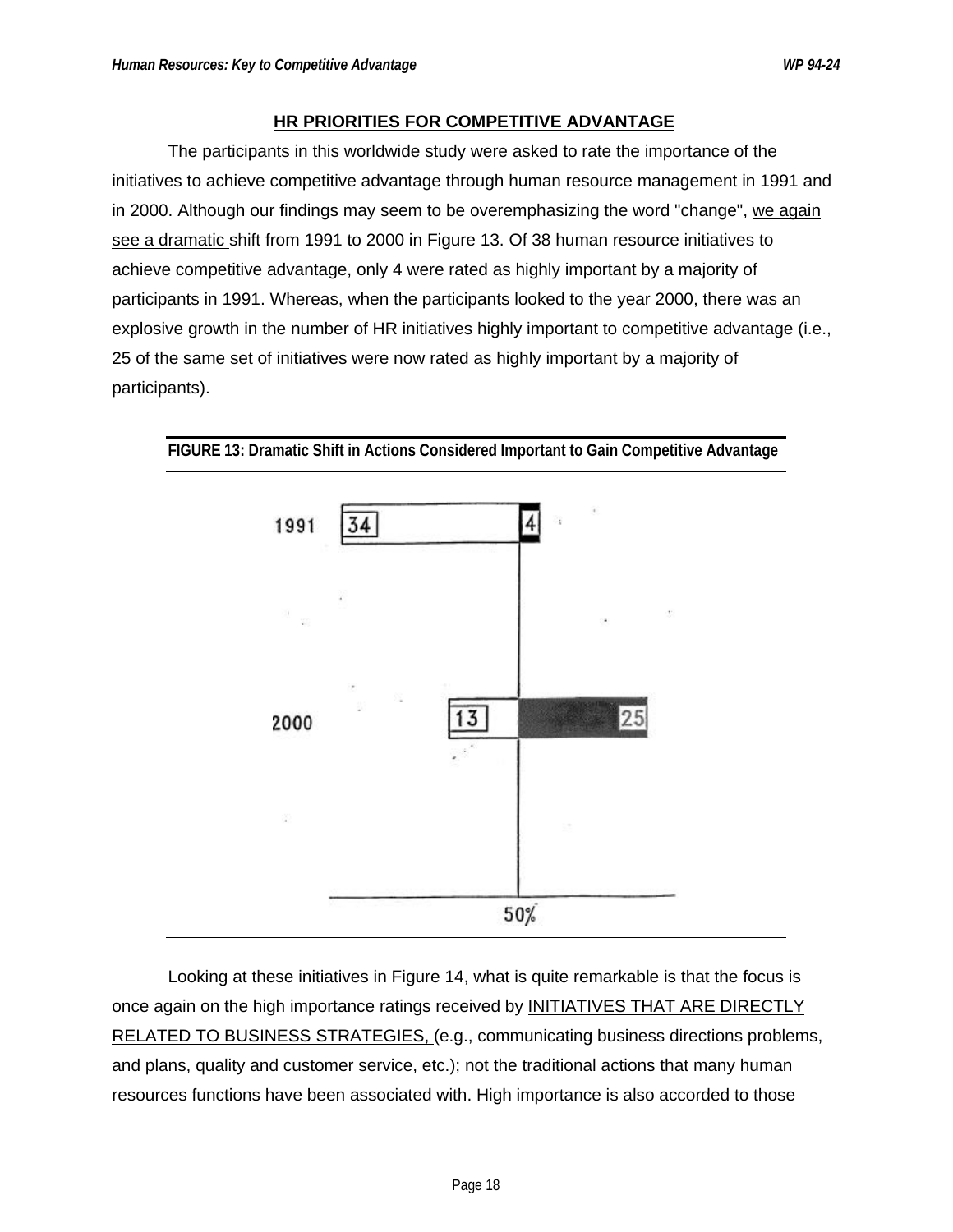**FIGURE 14: Actions for Gaining Competitive Advantage by 2000**

initiatives that are directly related to recognition mechanisms supporting business objectives, and enabling employees to work toward attaining these objectives.



These high priorities are virtually universal among all groups of opinion leaders. The data in Figure 15 indicates what initiatives we must assess, and if needed, reformulate the organization's human resource priorities and strategies to ensure competitive advantage.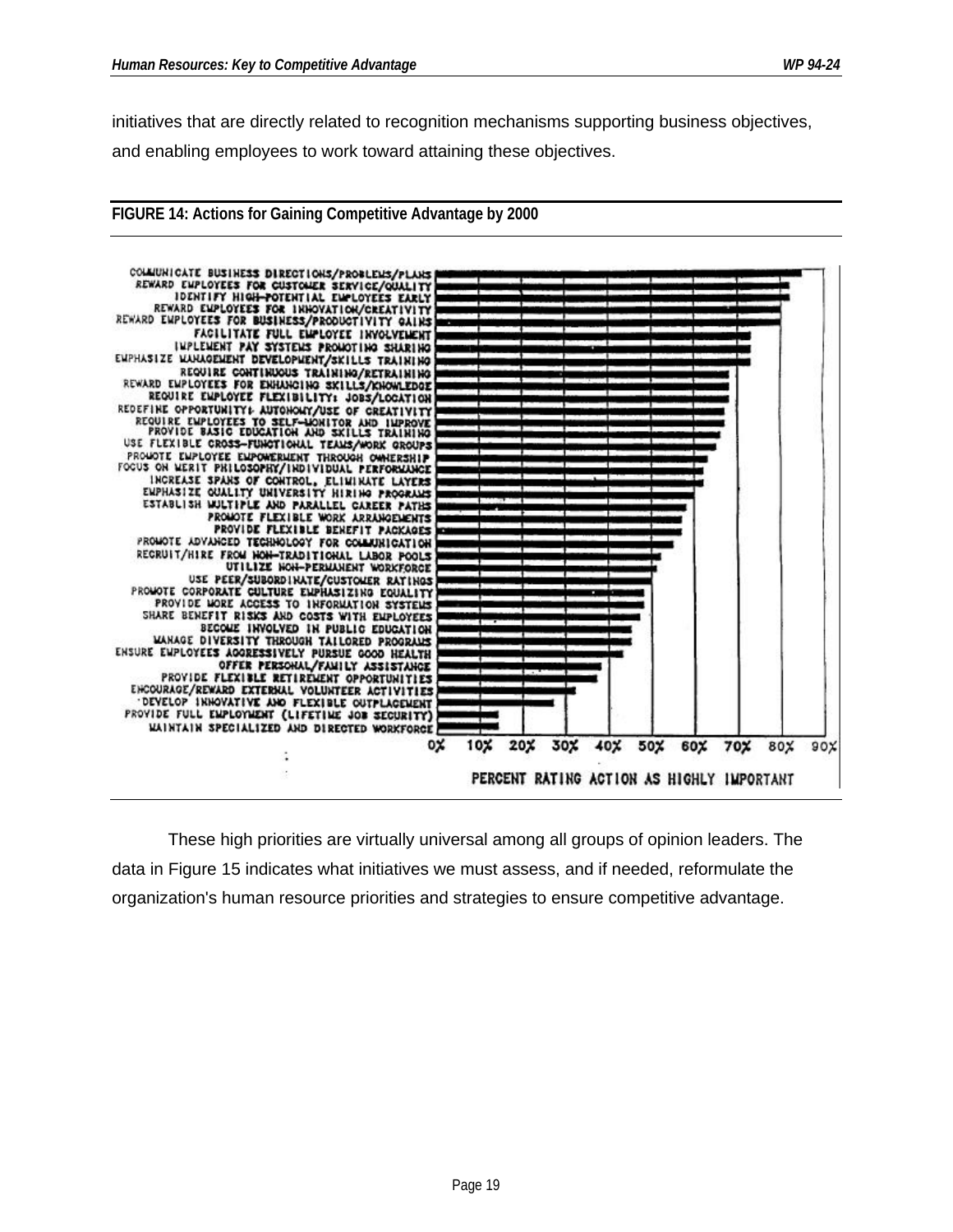|                                                   | LINE | HR<br>EXECUTIVES EXECUTIVES FACULTY |   | <b>CONSULTANTS</b> |
|---------------------------------------------------|------|-------------------------------------|---|--------------------|
|                                                   |      |                                     |   |                    |
| COMMUNICATE DIRECTIONS,<br>PLANS, PROBLEMS        | 2    |                                     | 3 | 3                  |
| <b>REWARD CUSTOMER</b><br>SERVICE AND QUALITY     |      | $\overline{2}$                      | 2 | 2                  |
| <b>IDENTIFY HIGH-POTENTIAL</b><br>EMPLOYEES EARLY |      |                                     | 5 |                    |
| REWARD INNOVATION<br>AND CREATIVITY               | 3    | 5                                   |   |                    |
| REWARD BUSINESS AND/OR<br>PRODUCTIVITY GAINS      | 5    | 3                                   |   | 5                  |
| <b>FACILITATE EMPLOYEE</b><br>INVOLVEMENT         |      |                                     |   |                    |
|                                                   |      |                                     |   |                    |

**FIGURE 15: Top Five Initiatives for Competitive Advantage by Segment**

#### **SUMMARY**

One of the most striking things about the findings of this entire study was the general consensus on two dimensions:

- Consensus among various countries in the world (some exceptions based on history and culture not-with-standing)
- Consensus among the four different key groups of opinion leaders

The common vision of human resources in the year 2000:

**• RESPONSIVE TO A HIGHLY COMPETITIVE MARKETPLACE AND GLOBAL** BUSINESS STRUCTURE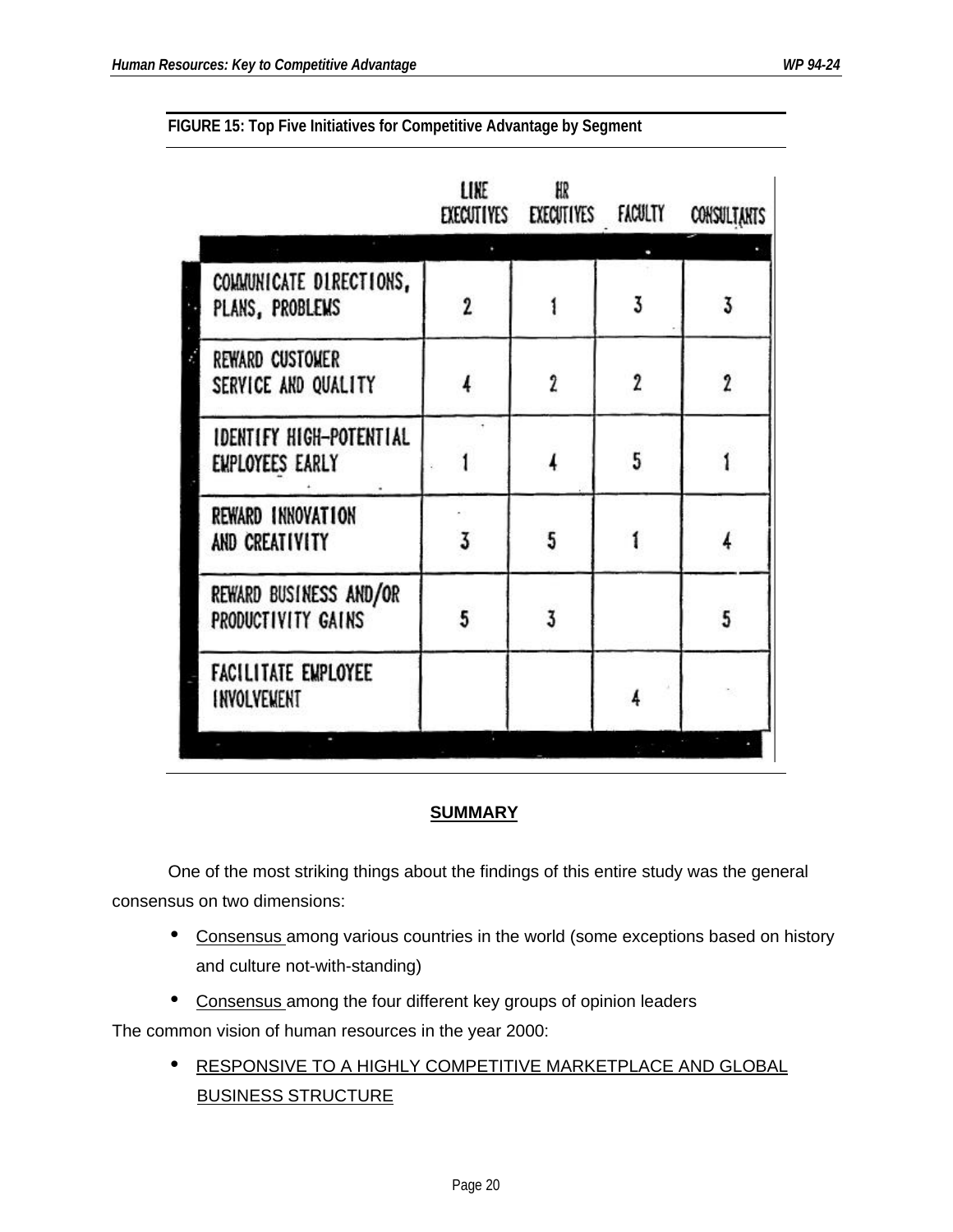**• CLOSELY LINKED TO BUSINESS STRATEGIC PLANS** 

## • JOINTLY CONCEIVED AND IMPLEMENTED BY LINE AND HR MANAGEMENT

• FOCUSED ON QUALITY, CUSTOMER SERVICE, PRODUCTIVITY, EMLOYEE INVOLVEMENT, TEAMWORK, AND WORKFORCE FLEXIBILITY

This consensus enhances the value of the assessment and also strengthens the recognition of the NEED FOR CHANGE. There is a consensus regarding human resource management among various constituencies and countries that is much more alike than different.

# FOR THE INDIVIDUAL FIRM, THIS MAKES DIFFERENTIATING PRIORITIES FOR COMPETITIVE ADVANTAGE MUCH MORE DIFFICULT, AND EVEN MORE IMPORTANT FOR THEIR BUSINESS SUCCESS.

The task is to sort out which human resource activities, capabilities, initiatives, and forms of organization are the ones that are aligned with an organization's strategic plan and therefore offer the best chance to gain competitive advantage. In the final analysis excellence in execution is also required.

When an individual organization looks at all of these dimensions, it may wish to use this study as a benchmark against which to May Its Own Vision of the Future. This may reveal that outside "experts" see the future differently or incorrectly and would pursue different strategies. Whereas the organizations RR strategy is aligned with its strategic business objectives based on its vision of the future which may indeed be correct.

Or it may be that others more clearly see the future and the benchmarking provides a warning signal to the organization that it should rethink its view of the future and its strategies. In this situation the leadership must determine where it wants to intervene to change direction or rate of change to impact future outcomes ... what should be its offensive initiatives, those that will differentiate the organization by creating unique positioning, and its defensive initiatives, ones that will blunt similar initiatives of competitors.

This of course does not mean that an organization whose internal benchmark aligns with the outside view can become complacent. It must continuously test its view of the future and the alignment of its human resources and business strategies.

In fact, what may prove to be the most useful exercise for any organization is to consider all the input it can get from various sources, and then in a thoughtful way compare itself to the outside world. One technique which a number of organizations have implemented is